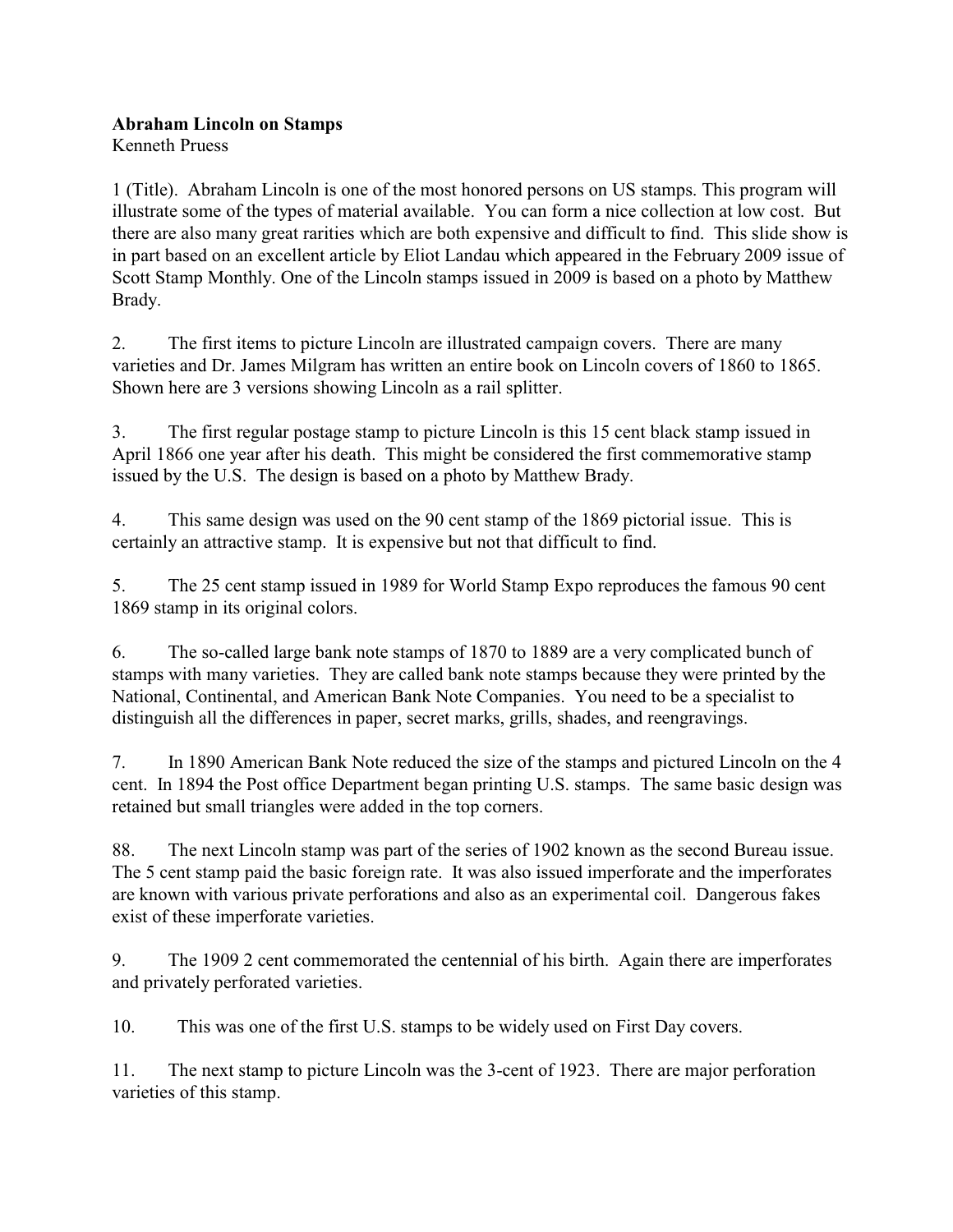12. You can collect this as a First Day Cover.

13. It was also overprinted for use in Kansas and Nebraska as an experiment to foil post office robberies.

14. The \$1 stamp in this issue shows the Lincoln Memorial.

15. Lincoln next appeared in 1938 on the series know as "prexies" in which the president pictured on a stamp had the same value as the number of the President. Thus Lincoln appeared on the 16 cent. This stamp did not pay any basic postal rate and correct single use on a cover is rare.

16. This 1940 stamp notes the  $75<sup>th</sup>$  anniversary of the  $13<sup>th</sup>$  Amendment which abolished slavery.

17. The 4 cent Emancipation Proclamation stamp of 1963 shows 4 links of heavy chain with one link broken.

18. The 4 cent stamp of the 1954 Liberty series could be the subject of an exhibit in itself. It was in use for 12 years, issued in several forms, has many varieties, and was used through a period when postal rates changed.

19. The Prominent American series of 1965 to 1978 includes 4 cent Lincoln stamp in both sheet and coil format. This stamp did not see much use because the first class rate was 5 cents.

20. Lincoln is shown on several Mount Rushmore stamps. The 3 cent commemorates the  $25<sup>th</sup>$ anniversary of the completion of the monument.

21. The 29 cent coil of 1991 occurs in 2 major varieties.

22. A flat rate priority mail stamp again used Mount Rushmore.

23. The  $150<sup>th</sup>$  anniversary of Lincoln's birth was noted in 1959 by a set of 4 stamps.

24. A 4 cent stamp with a Lincoln quotation was a part of the 1960 American Credo series.

25. The 1948 3 cent notes the  $85<sup>th</sup>$  anniversary of the Gettysburg address and the last sentence of the address is part of the design.

26. In 1942 a 5 cent stamp was issued as part of World War II propaganda efforts to support China's war resistance. Abraham Lincoln is shown with words from the Gettysburg address. Chinese. President Sun Yat-sen is shown with the same inscription in Chinese characters. Paying the basic foreign rate, covers to many destinations can be found.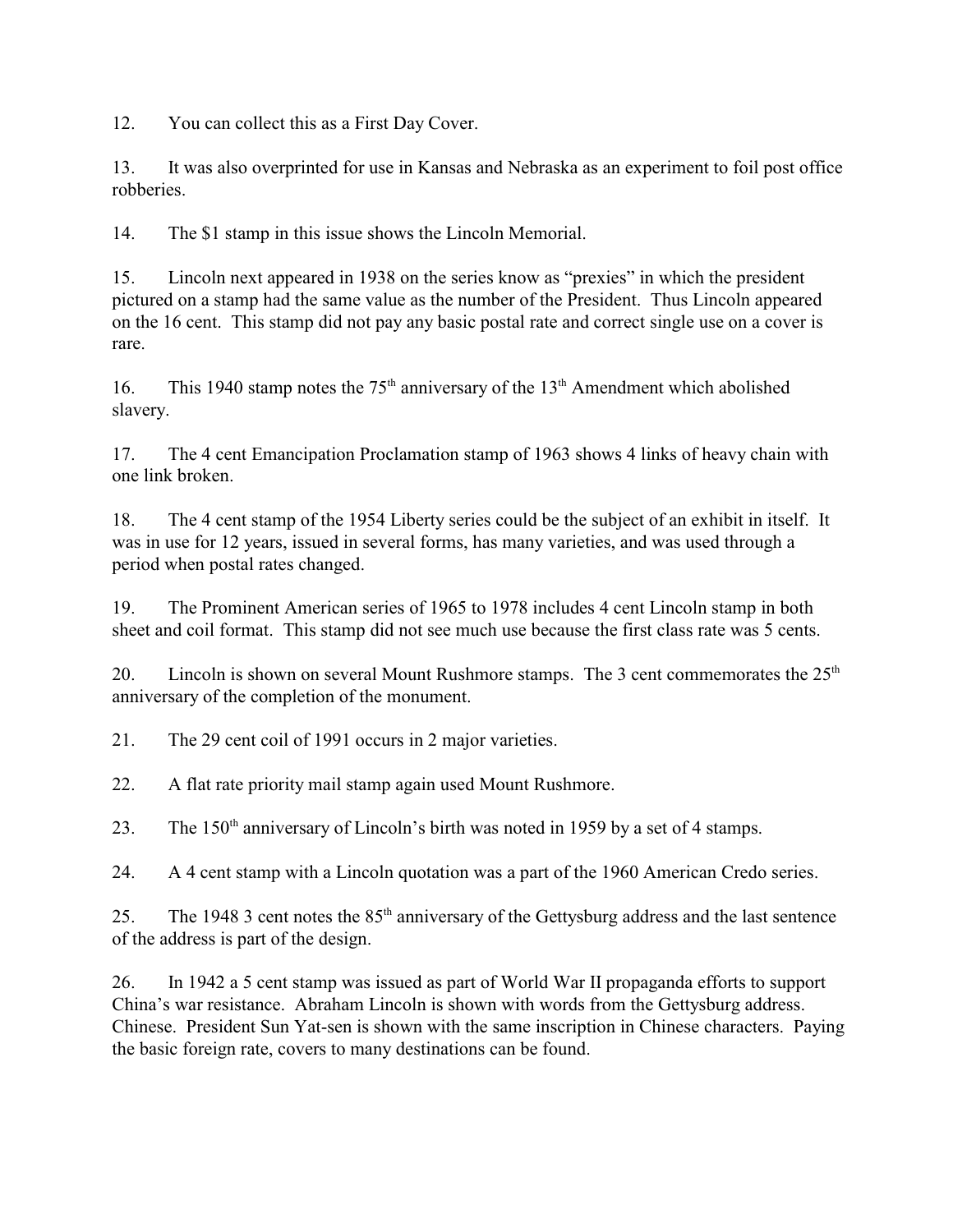27. The 22 cent Flag Over Capitol stamp of 1985 again features the end of the Gettysburg address.

28. A 25 cent airmail stamp of 1960 paid the basic ½ ounce for much foreign mail.

29. You can find many special event cancels like Lincoln Stamp Club used in 2009.

30. A stylized profile of Lincoln in black along with George Washington in white appears on the 1984 stamp honoring the National Archives.

31. The 1984 Nation of Readers stamp features a design based on a photograph of Lincoln with his son Tad looking at a book. In the actual photo, they are looking at a picture album rather than reading a book. This is the only U.S.stamp which shows Lincoln with another family member. But later we will see a foreign stamp with almost identical design.

32. Heading to what are known as "back of the book" issues, in 1865 Lincoln appeared on a 25 cent newspaper stamp. This is actually the first stamp to depict Lincoln, being issued only 5 months after his death.

33. Official stamps were issued for the departments of the federal government in 1873. Lincoln appeared on the 6 cent stamp of each of the 8 departments. It would be nice to have these used on the covers of each Department but some like the Agriculture and Executive are very rare on cover.

34. Several stamped envelopes, beginning in 1870, depict Lincoln. Postal stationery depicting Lincoln is too complex a subject to covered in any depth in this presentation.

- 35. Postal cards provide another area to explore.
- 36. First day covers also exist for these items.
- 37. A postal card for the 5¢ rate.
- 38. If you like revenue stamps, there are many Lincoln items. These may be stamps like this documentary tax stamp.
- 39. Or there is Revenue stamped paper.
- 40. Lincoln even appeared on Beer tax stamps.
- 41. Then there are poster stamps, or cinderellas, in this case urging you to vote Republican.